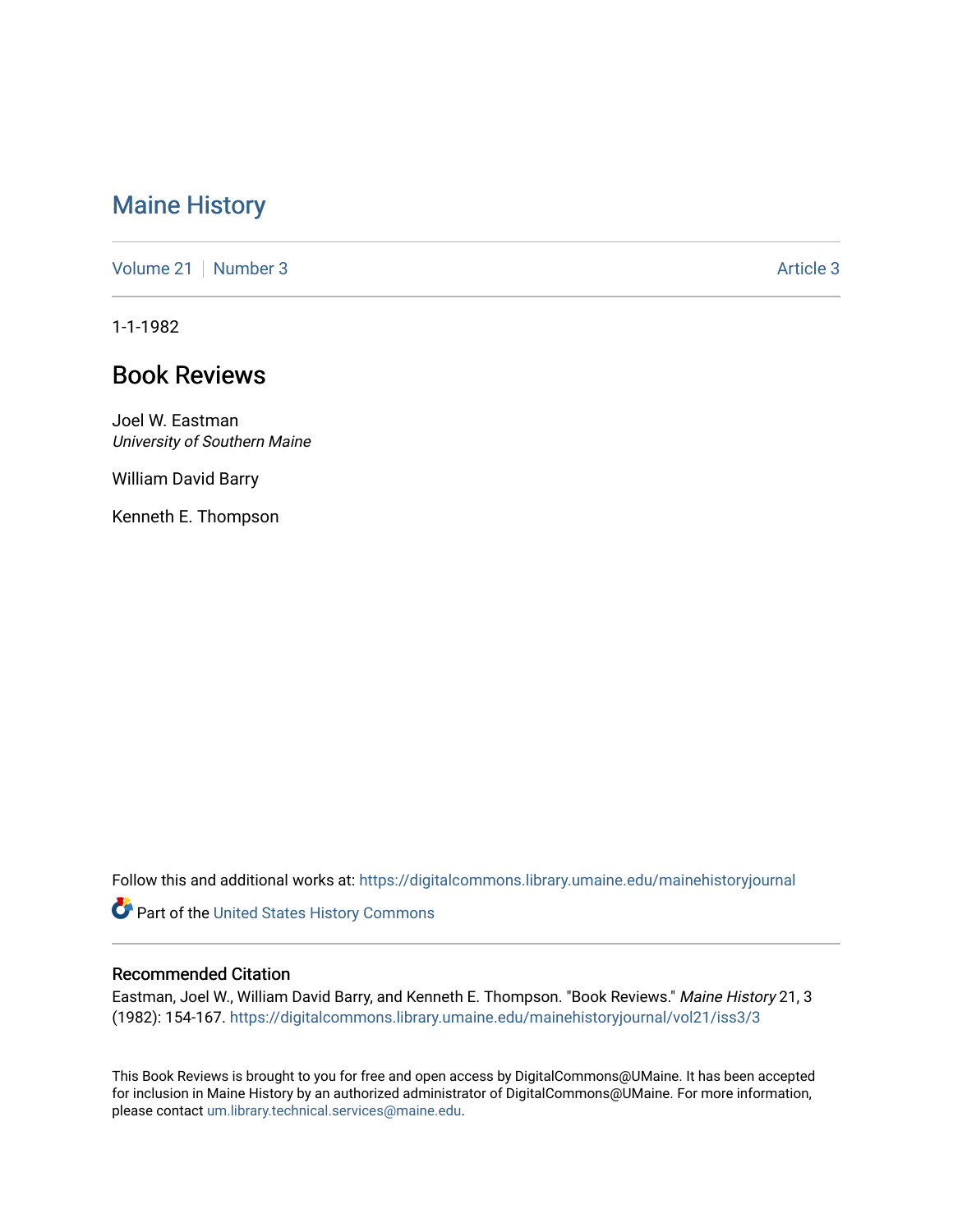*he is currently completing an in-depth study of the American Rei'olution in Maine, from which this essay is excerpted.*

*The author wishes to acknowledge the financial assistance provided by the National Endowment for the Humanities and the constructive criticism offered by his colleagues Ernest P Muller and Stephen Crow.*

### BOOK REVIEWS

Pamphlets for the People: A Review Essay on the Publications of Maine Historic Preservation Commission.

The Maine legislature created the Maine Historic Preservation Commission in 1971 to administer the National Register program in Maine. The commission surveys historic, architectural, and archaeological resources, nominates the most significant ones to the National Register of Historic Places, and administers a federal grants-in-aid program for the restoration of important buildings and the excavation of potential archaeological sites. Despite a limited budget, the director and his small staff have made great strides in identifying historic and architecturally significant buildings by working closely with local preservation and historical organizations. Lately, the commission has placed more emphasis on identifying and excavating Maine's rich archaeological sites.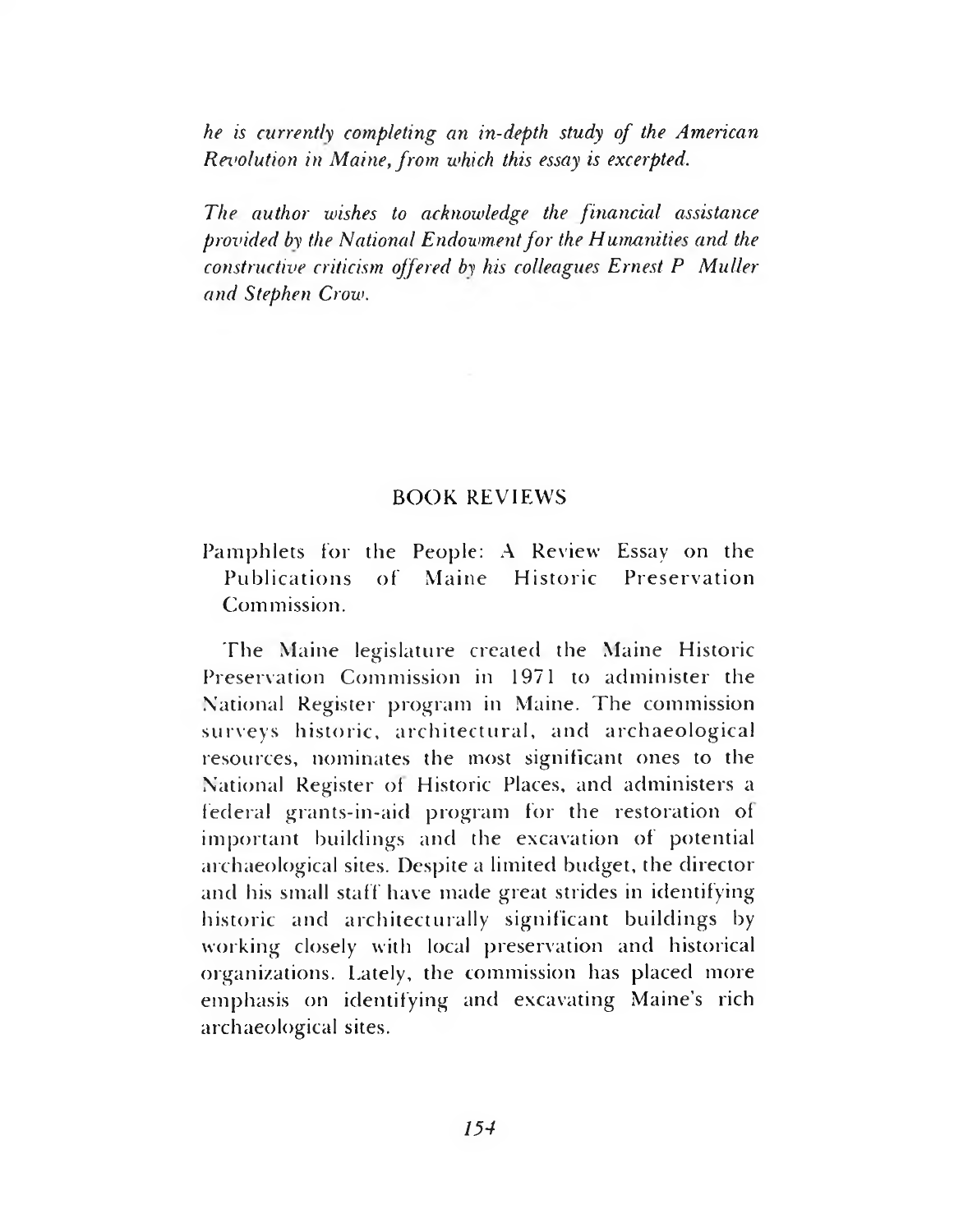Public education has always been an important aspect of the commission's work, for an educated citizenry is vital to the success of the organization's efforts. The director and his staff spend a great deal of time traveling throughout the state and speaking to interested groups. In 1976 the commission added significantly to its public education program with its first publication, a twenty-three-page, illustrated pamphlet entitled *200 Years of Maine Housing: A Guide for the House Watcher,* by commission staff-historian Frank A. Beard. This was the first of a half-dozen pamphlets, which, as a series, provide a brief but accurate and up-to-date illustrated survey of Maine's man-made structures, from the colonial to the modern period. Most include glossaries of terms and lists of references for further reading, and they are available to the public at no cost.

The first of the pamphlets in terms of chronological coverage is *Maine's First Buildings: The Architecture of Settlement, 1604-1700.* Since almost all of these structures were destroyed during the Indian wars of the late seventeenth century, author Robert L. Bradley, also of the commission's staff, emphasizes the difficulty of determining the type of dwellings built by the earliest Maine settlers. Current knowledge has been pieced together from contemporary accounts, drawings, archaeological excavations, and from examination of the few buildings constructed in the early eighteenth century that still survive.

Written accounts indicate that the earliest settlers utilized a wide variety of improvised shelters such as tents, huts, and sod-roofed pit houses, two of which have been excavated at Spirit Pond in Pittsburg. The first permanent dwellings were humble, one-story, frame-construction, gable-roofed structures with wooden-end or central chimneys. Walls were covered with clapboards or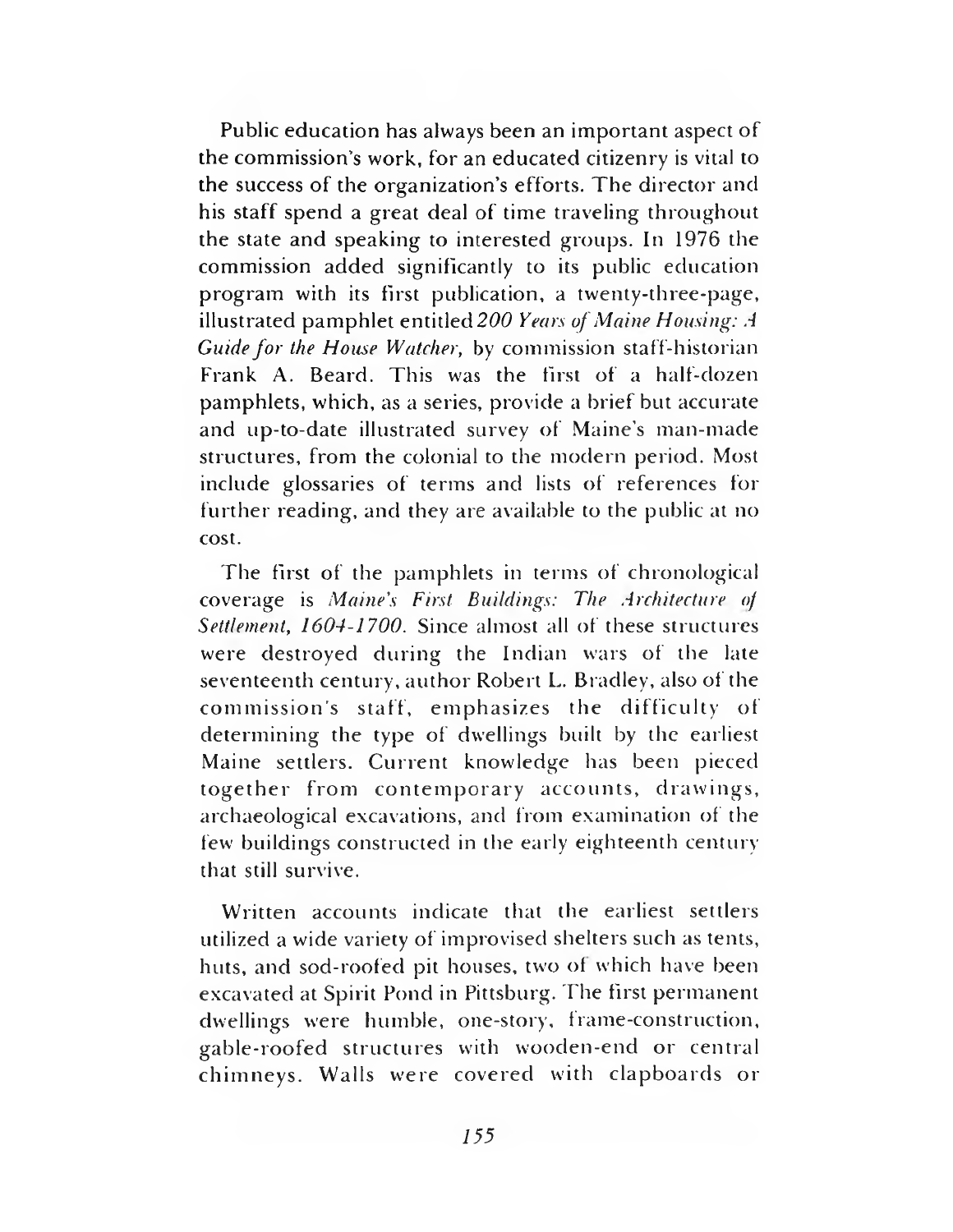sometimes with wattle and daub; roofs were thatched. Constructed of fieldstone, foundations often included cellars for frost-free food storage. As the century progressed, brick replaced wood for chimney construction, and shingles replaced the thatched roofs. While garrison houses and trading posts were substantial structures, the average dwelling was a very modest and humble edifice.

Seventeenth-century forts were much more ambitious than the dwellings, Bradley points out in *The Forts of Maine, 1607-1945: An Archaeological and Historical Survey,* which, at forty pages, is the most substantial of the commission's pamphlets. Fort George, built in 1607 at the Popham Colony, was a very impressive undertaking, at least as pictured in the surviving plan. Pemaquid's Fort William Henry was New England's first stone fortress. When constructed in 1693, the fort was described by Governor William Phipps as being "strong enough to resist all the Indians of America." Though impressive looking, the £20,000 structure was poorly constructed and fell to the French and Indians in 1696. It was reconstructed on a more modest scale in 1729 and was renamed Fort Frederick.

Maine's resettlement began in the early eighteenth century and brought a more practical approach to defense. Small, inexpensive, easily constructed, lightly manned log stockades with blockhouses provided protection against the French and Indians. Since the need for and lifespan of these simple structures was brief, few survive. One blockhouse of Fort Halifax in Winslow, built in 1754, is the oldest extant building of its type in the country, while the officers quarters/trading post of Augusta's Fort Western, constructed the same year, also survives. The most impressive of the eighteenth-century forts is Fort Pownall. Built in 1759 to prevent the French and Indians from coming down the Penobscot River, its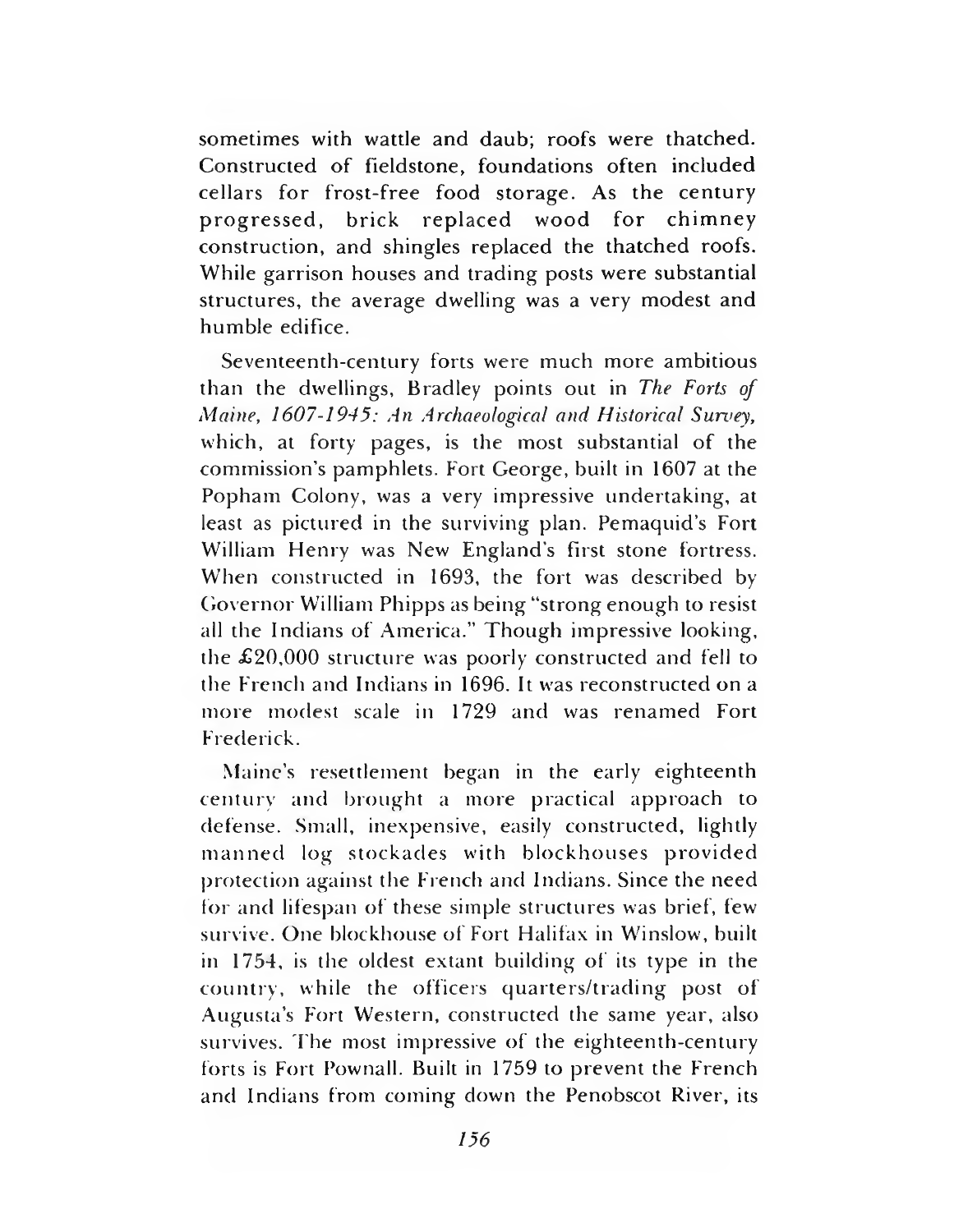complex blockhouse was destroyed during the American Revolution, but its remarkable star-shaped earthworks remain.

A num ber of earth forts were built during the War for Independence, but Fort George, the only substantial work, was constructed by the British in 1779 when they occupied Castine. It successfully held out against the American effort to capture it. Ironically, the British returned in 1814 and reconstructed the fort. After independence, the United States began a systematic program of harbor defenses. In 1807 ten forts were built along the coast from Kittery to Machias, the best preserved of which is Fort Edgecomb with its earthworks and magnificent octagonal blockhouse. Strained relations with Britain resulted in the construction of the last blockhouses in Maine. Fort Kent, built in 1839 to defend the disputed northern border, and Fort McClary, constructed in 1844 to defend Kittery, still survive.

Fort Knox, also begun in 1844 to defend the Penobscot River, constituted part of new generation of huge, multi-storied granite structures, which were designed to mount hundreds of guns. Fort Knox is one of the finest examples of its type in the United States. All of these massive works survive, but some, like Forts Gorges, Scammel, and Preble in Portland Harbor and Fort Popham in Phippsburg, were under construction during the Civil War and were never completed. Huge concrete gun batteries replaced the granite forts in Portland and Phippsburg in the 1890s, and Portland Harbor saw a final generation of defenses during World War II, before nuclear-armed missiles made all forts obsolete.

200 Years of Maine Housing: A Guide for the House Watcher, by Frank A. Beard, picks up the story of domestic architecture where Bradley's *Maine's First Buildings* leaves off. Beard points out that no Maine house built before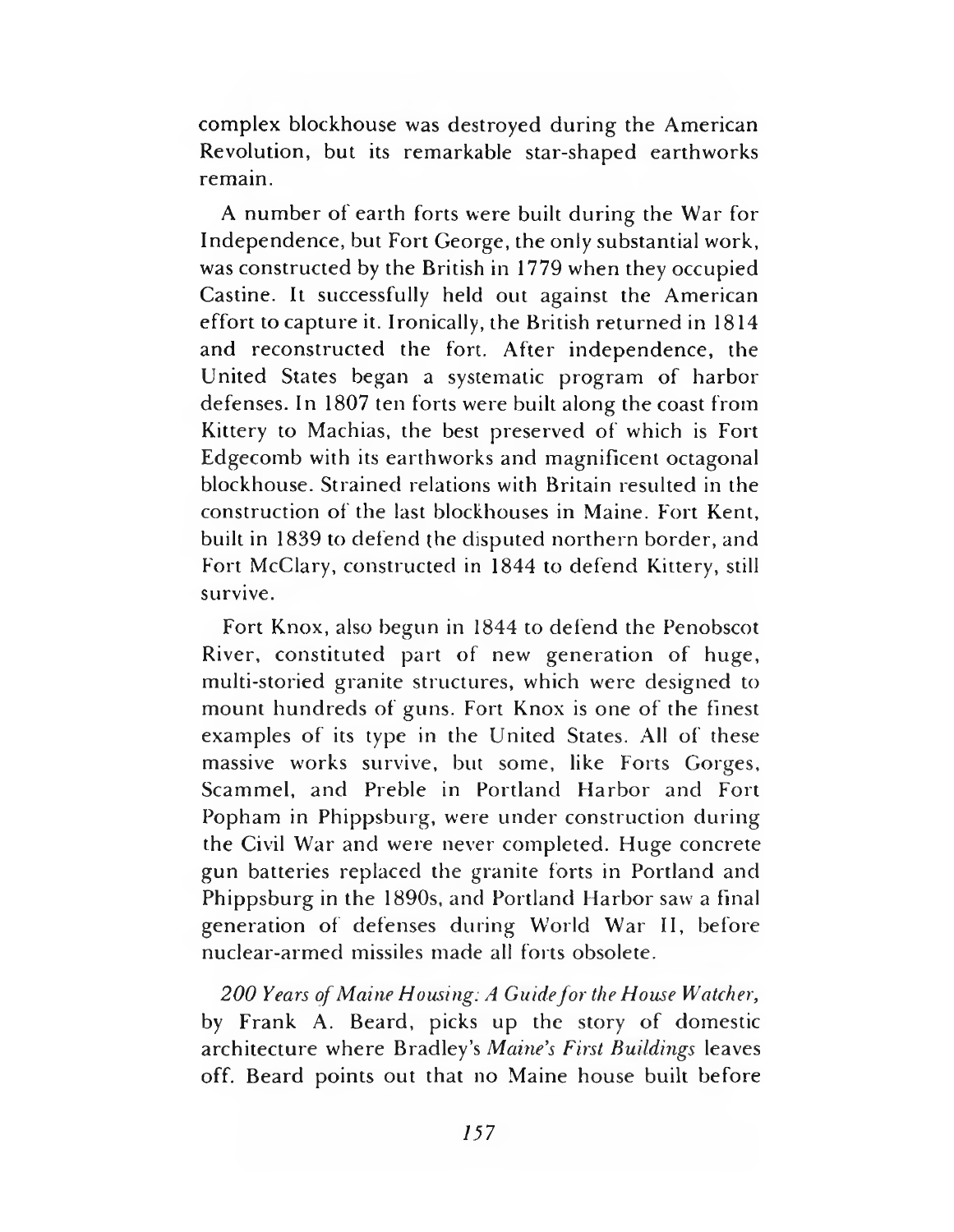1690 survives and only ten or twelve can be dated before 1725. Most of these are the ubiquitous Cape Cods, those nearly square, gabled-roofed structures of one or one-and-a-half stories, with the front door on the eave side. The first were very tiny, only one room deep, but they became larger and more substantial by the mid-eighteenth century. Next, two- and two-and-one-half storied houses appeared as settlements grew more properous. Along the coast, successful merchants, following English fashion, began building grand structures in the Georgian style, which is characterized by square, formal, two-storied buildings with steeply pitched hip or gambrel roofs.

After the American Revolution, the Federal style appeared. Although similar to the Georgian style, it featured rectangular shapes, lower roof lines, and lighter and more delicate designs. Federal-style architecture had greater influence on humble houses than did its immediate predecessor. Even more important, widespread, and long lasting was the emergence of Greek Revival architecture, which was popular from the 1820s through the 1860s. Grand houses were built in imitation of Greek temples with their columns and triangular pediments. Temple shapes and decorations were applied to all types of houses, and new homes were built with their doors on the gable end, which faced the street in imitation of the temple style.

Other architectural forms became popular and faded concurrently with the Greek Revival style. In the 1830s Gothic Revival architecture idealized the English cottage. The Italianate style of the 1850s used Italian rural residences as models, while the Mansard style emphasized a French roof design. The excesses of the Victorian era culminated in the complex Queen Anne style of the 1870s, with its hodge-podge of shapes and decorations. A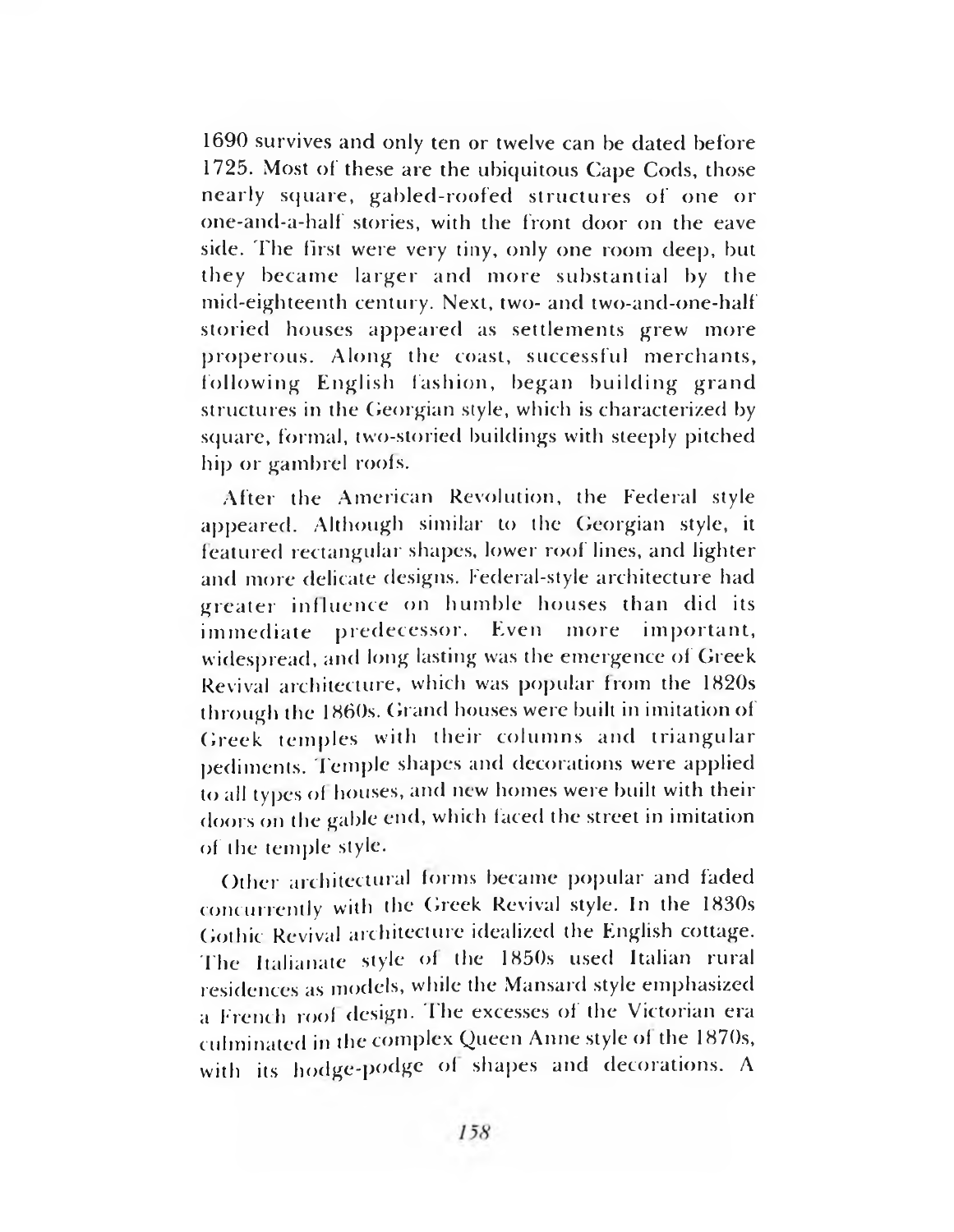reaction to this brought a return to basics and simplicity, as evidenced in the Shingle style of the 1880s. By 1900 architectural design had come full circle with the arrival of the Colonial Revival style. a return to the designs of the late eighteenth century.

*Norlands: The Architecture of the Washburn Estate.* bv Earle G. Shettleworth. Jr., executive director of the commission, offers examples of several building styles as thev appear on the Washburn estate in Livermore. A late Federal-style church, built in 1828. was remodeled in earlv Gothic Revival stvle in 1872. The Washburn mansion, destroyed bv fire in 1867. was rebuilt in the Italianate stvle. Finally, a community and family library, built in 1888. is considered bv Shettleworth to be "one of Maine's finest examples of High Victorian Gothic Stvle."

Mews of Georgian-. Federal-, and Greek Revival-stv le buildings abound in *Mr. Goodhue Remembers Portland: Scenes from the Mid-19th Century,* edited bv Earle C». Shettleworth. Jr., and William David Barrv. of the Maine Historical Society. Charles Quincv Goodhue, an amateur artist, devoted his retirement vears to recreating views of Portland as it appeared before the Great Fire of 1866. Goodhues drawings include bridges, churches, commercial and public buildings, schools, taverns, the waterfront, and Casco Bav. In addition to individual buildings, many of his highly detailed works are of street scenes and landscapes. Each drawing is accompanied bv a one-page description, manv with quotations from Nathan Goold. a Portland journalist and historian, and a contemporary of Goodhue.

The commission has published other brief pamphlets, such as *Archaeology in Maine* (1978) and *The Maine State House: A Brie'f Histoiy and Guide* (1981). It has also produced some verv substantial works like *Tin Flight of the Grand Eagle: Charles G. Bryant. Maine Architect and*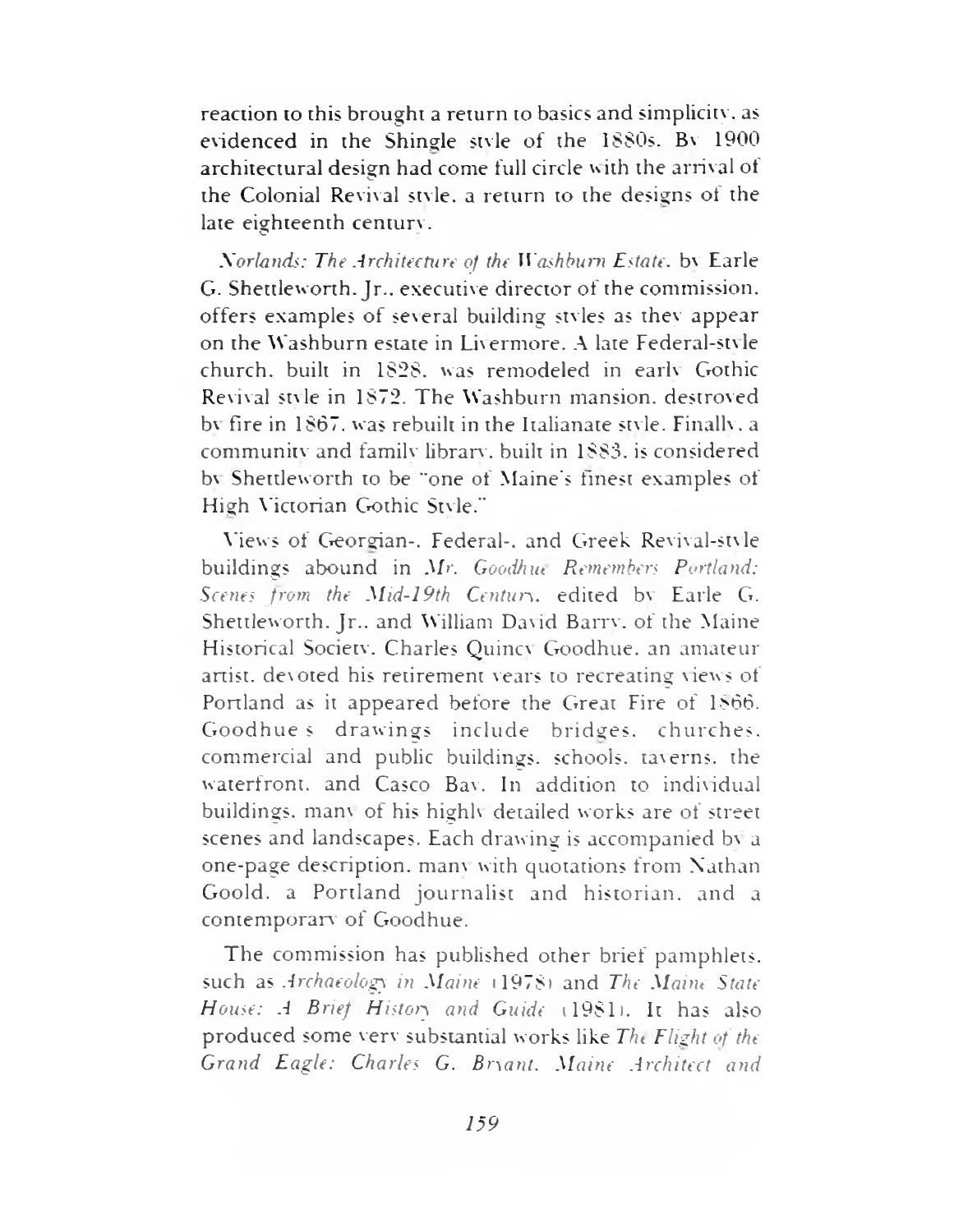*Adventurer* (1977), by James H. Mundy and Earle G. Shetdeworth, Jr.; *Discovering Maine's Archaeological Heritage* (1979), edited by David Sanger of the University of Maine at Orono; and *Indian Antiquities of the Kennebec Valley*, by Charles C. Willoughby, a magnificent reproduction of a handwritten, illustrated manuscript. It is, however, the pamphlets that will prove most valuable; they are brief, written in an easily comprehensible style, and well illustrated. The only gaps in the series are the prehistoric period and the twentieth century. A survey of Maine Indians and their dwellings and one covering modern architecture would be very useful. Once these gaps are filled, it might also make sense to reprint the entire series as a single volume so that all of these valuable works would be conveniently available between two covers.

> Joel W. Eastman University of Southern Maine

*Arthur Spear*, *1879-1959.* By Arthur Spear, Jr. (Warren, Me.: Warren Historical Society, 1981. Pp. 70. Cloth. \$11.95)

*Arthur Spear* is interesting for its own sake and as a good example of the short biographical works that have been appearing with some frequency in recent years on forgotten late nineteenth- and early twentieth-century artists. Such works offer insights into persons and careers and usually include catalogues of works. In writing and reading books of this sort, one enters a murky realm of cultural history, a twilight zone of shifting, uncertain knowledge.

Since the 1960s historians have made significant inroads into understanding and defining nineteenth-century American art. This has led to a renewed appreciation of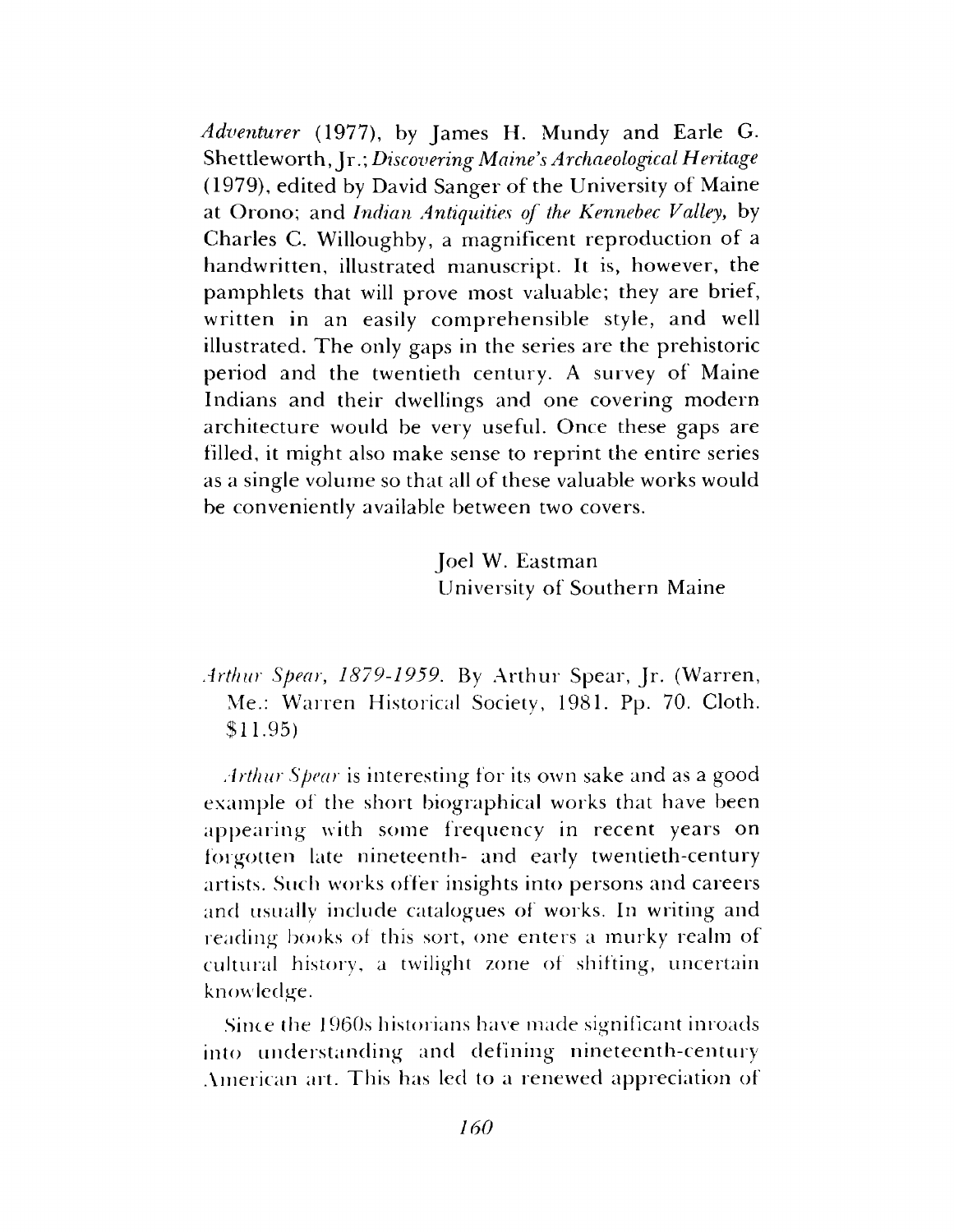the works of artists ranging from Thomas Cole to Winslow Homer and to an extraordinary increase in their value. In Maine, writer-researchers have been vigorous in reviving our knowledge of such early artists as Jonathan Fisher, Rufus Porter, Charles Codman, Jeremiah P. Hardy, Scott Leighton, Franklin Stanwood, Winslow Homer, and others. Enthusiastic study has also focused on the state's so-called masters, those modern pioneers who include John Marin, Marsden Hartley, Rockwell Kent, N. C. Wyeth, and William and Marguerite Zorach.

Unfortunately, a whole group of men and women who worked roughly between 1890 and World War II have been ignored and forgotten. As a group they were academically trained and nationally successful; their works were largely representational. They did not adopt the abstract, non-representational approaches that became the dominant lines of critical concern. Because they fit no theory, they now seem to linger embarrassingly like orphans at the door of a feast. Yet, their works continue to exist and can no longer be dismissed out of hand.

The new biographies provide us with the opportunity to give these artists an honest look. While such studies are frequently overlooked by reviewers, they tend to be Filled with information that is essential to a proper understanding of the era. Thus, this well-written, well-documented biography and catalogue of Arthur P. Spear, Sr., is a welcome addition.

The son of General Ellis Spear of Knox County, Arthur Prince Spear (1879-1959) was born in Washington, D. C., but m aintained strong Maine ties and a studio at Friendship. After training at Columbia College, the Students' Art League, and in Europe, he began work at Fenway Studios in Boston. He soon achieved national recognition and exhibited at such prestigious institutions as the National Academy of Design, the Corcoran Gallery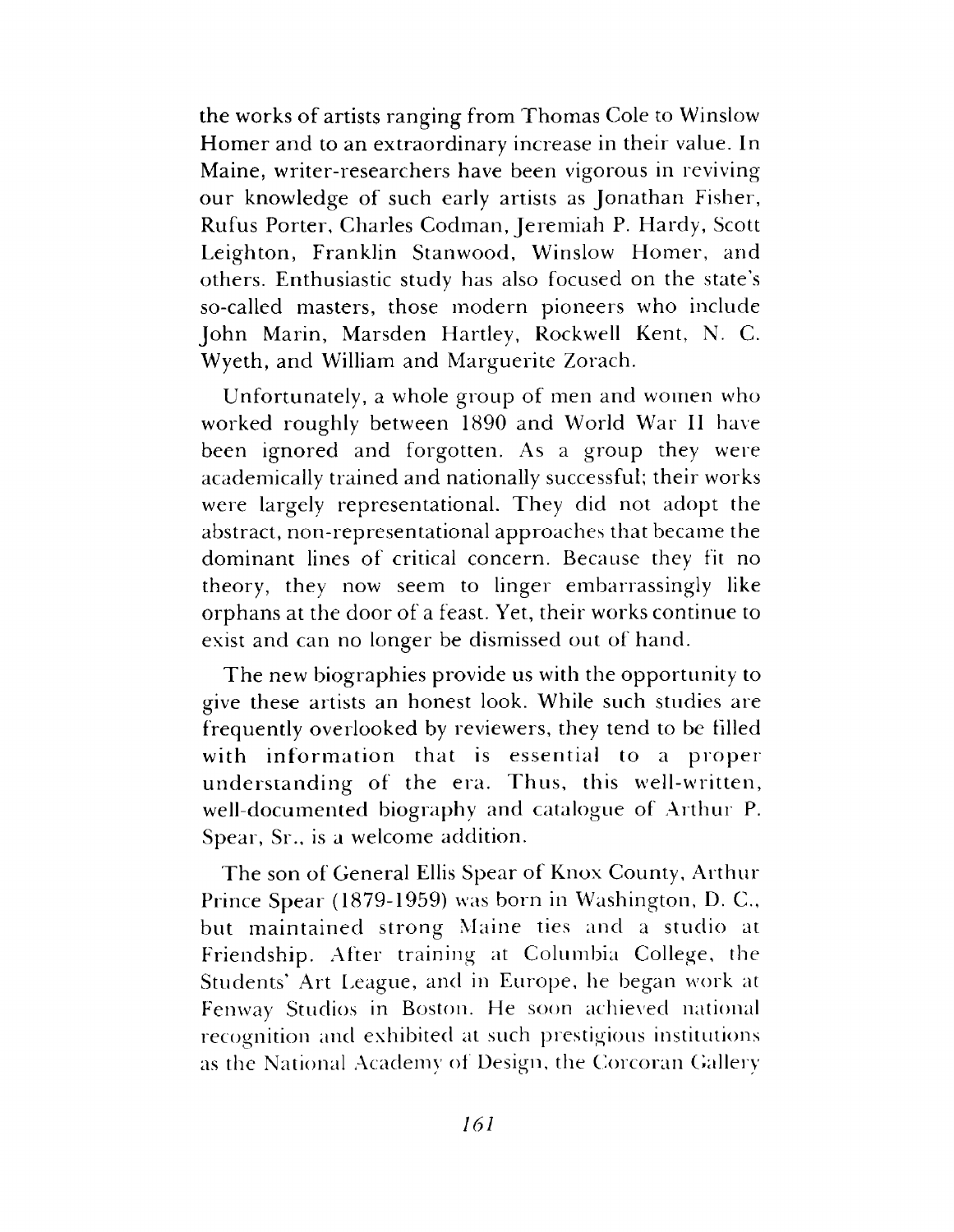of Art, the Wadsworth Athenaeum, and the Boston Museum of Fine Arts.

Along with Dwight C. Sturgis, Cadwallader Washburn, Walter Griffin, and, I believe, William Gilchrist, Jr., Spear won a medal at the Panama Pacific Exhibition of 1915. Unfortunately, this exhibition seems to have guaranteed obscurity. Due to changing tastes following the depression, figurative, academic painters were written off by the critics as unworthy of consideration. By the mid-1940s even the most prestigious reputations were gone.

With the resurgence of interest in the work of Walter Griffin during the 1960s, paintings that once had been downplayed for decades began to attract greater attention and higher prices. With dealers and collectors sparking the interest, scholars were carried into the slip-stream. As more retrospective exhibitions are organized, the fog of this twilight zone should begin to lift. The new biographies substantially aid this process.

A look at the forty illustrations in *Arthur Spear* reveals what the observer is up against. Nubile, naked women and children cavort in sacred woods, at the bottom of the sea, or amid the stars. Such fantasy places, reminiscent of illustrator Maxfield Parrish, make up the bulk of the works shown. Yet, they are balanced in part by earlier garden, street, and cafe scenes that fall into the realm of what is called American Impressionism. Addressing this in the book's introduction, Robert Douglas Hunter writes:

About thirtv vears have passed . . . and the artists ol this period are being re-discovered as "American Impressionists." Still Arthur Spear remains in a unique position. His art cannot be so easih classified. It seems to me dial he belongs to a rare group ol painters who have been in the minority of any generation in the history ol American art. They are motivated bv a world of poetic imagination expressed in myth, allegory and fantasy.

Hunter hits at the heart of the problem. "American Impressionism'' is a nebulous, actually fictitious, label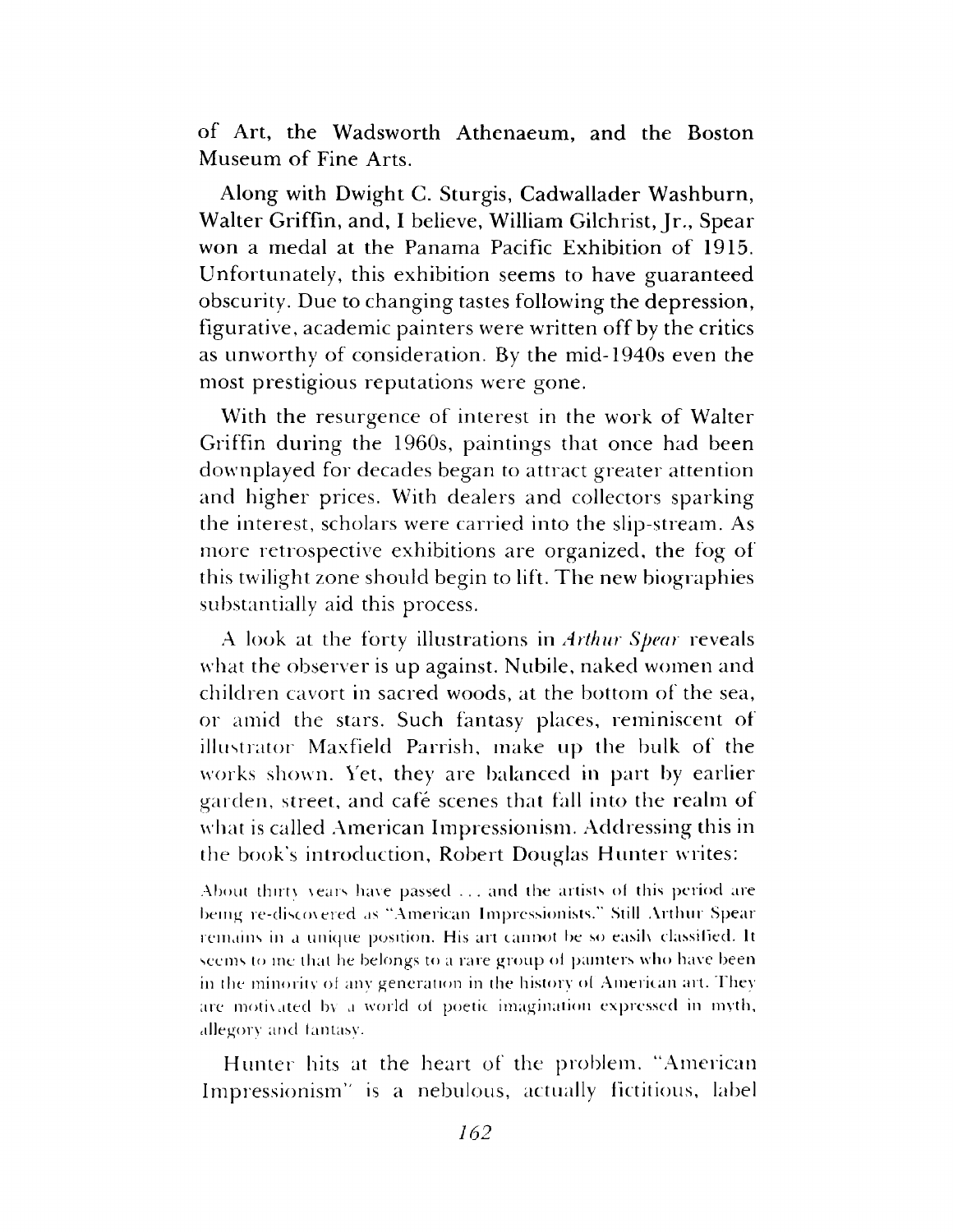which serves to cover a number of artists who may not have had any relationship to one another. They certainly had little to do with French impressionists. Forcing Spear and his contemporaries into this convenient file serves no one well and the author knows it.

Arthur Spear, Jr., the author, does not try to make his father more than he was. Moreover, he knows how to write and how to organize his thoughts. The result is a sane, unpretentious, informative, and charming book. The artist's career is unfolded in the first section, with insights into his student years, exhibitions, friendships, and family. Particularly useful is a 1922 *Boston Herald* interview with the painter. As "the only record of his ideas on painting and art," it provides a good deal of firsthand understanding.

The second section of the biography is an essay entitled "Reminiscences." Here we are rewarded with a real feel for the personality of the man at Friendship, Maine, and in Boston. From clues about Spear's relationship with writers and other painters, we learn more about this period of American art. A good deal of new information of local interest emerges. This reviewer was particularly interested in the schooner *The Electric Light*, which was chartered by the Students' Art League in the summer of 1900 and used to explore the down-east coast.

A book that could have been accurate but dull is enlivened by style and wit. My favorite story comes at the end when the author recounts a trip to Maine with his father:

Once, when we were crossing the Saco River on the way to Friendship, I asked why the water was so brown and was told, with complete seriousness, that is was because Kate Douglas Wiggins left directions in her will to have her ashes put in the river.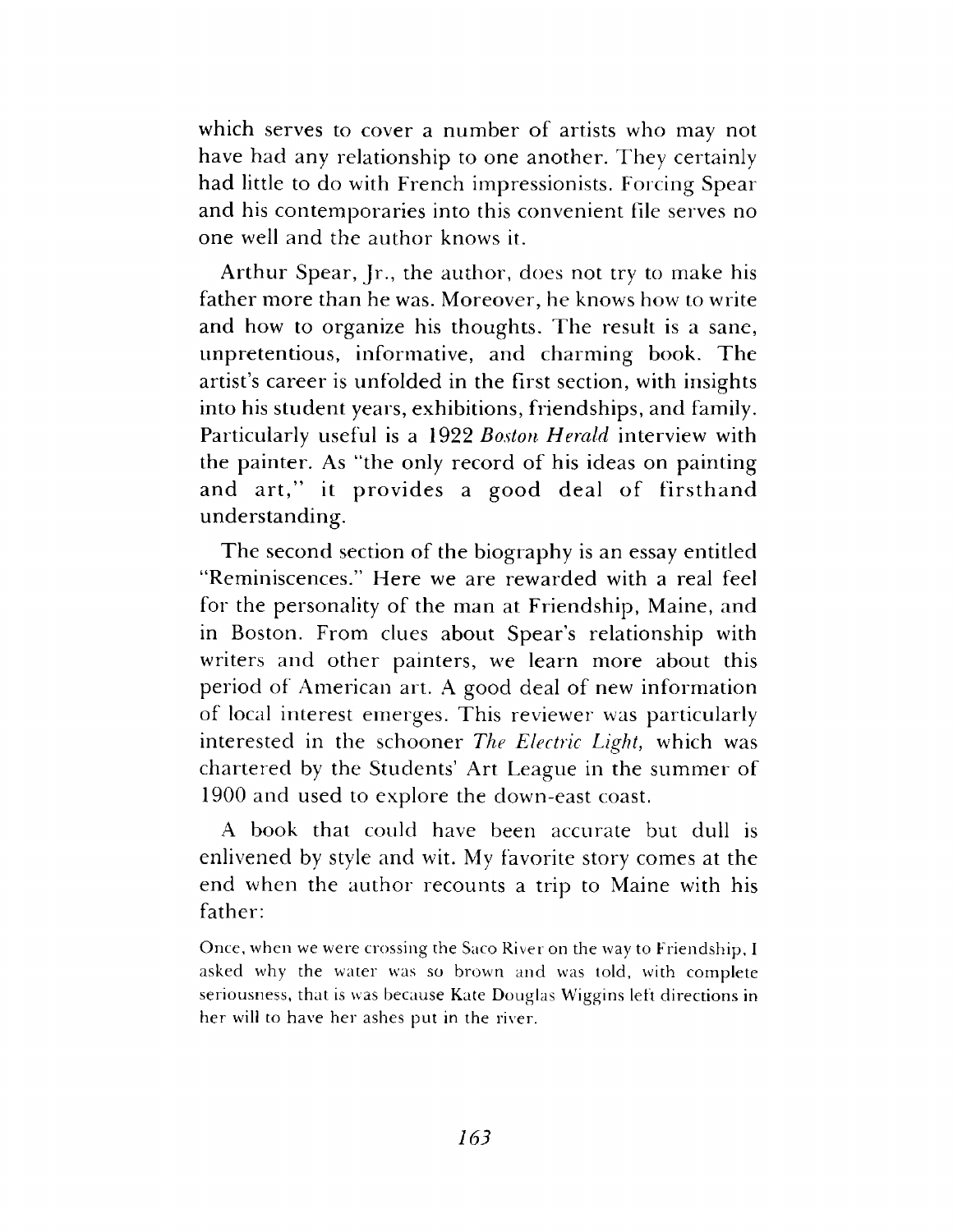This book deserves a place on the bookshelf of every student of American art. Without doubt, I will make good use of its reference potential in coming years.

#### William David Barry

# *Army Engineers in New England: The Military and Civil Works of the Corps of Engineers in New England} 1775-1975*. By Aubrey Parkman. (Waltham, Mass.: U.S. Army Corps of Engineers, 1978. Pp. xii, 319. Cloth. \$7.50.)

The United States Army Corps of Engineers enjoys an extensive New England heritage. Its birth can be traced to the aftermath of the battles of Lexington and Concord of 1775, when the Massachusetts Provincial Congress appointed Richard Gridley, a veteran officer of the French wars, to be chief engineer of the provincial army encamped around Boston. Two months later, when the Continental Congress absorbed the various provincial armies into the Continental Army, Gridley continued as chief engineer and served at the siege of Boston.

The early accomplishments of the corps were also heavily influenced by native New Englanders. Two of the three chief engineers during the Revolution were from Massachusetts, while the third was a Frenchman. After the War for Independence, the corps was disbanded, not to be revived until 1795. When the corps was recreated, a French veteran of the American Revolution became chief engineer, but he was succeeded, in turn, by three New Englanders who held the post until 1818. The most accomplished chief engineer of the first half of the nineteenth century was Colonel Joseph G. Totten, another New Englander, who served from 1838 until 1864. Interestingly, the first five commandants of the United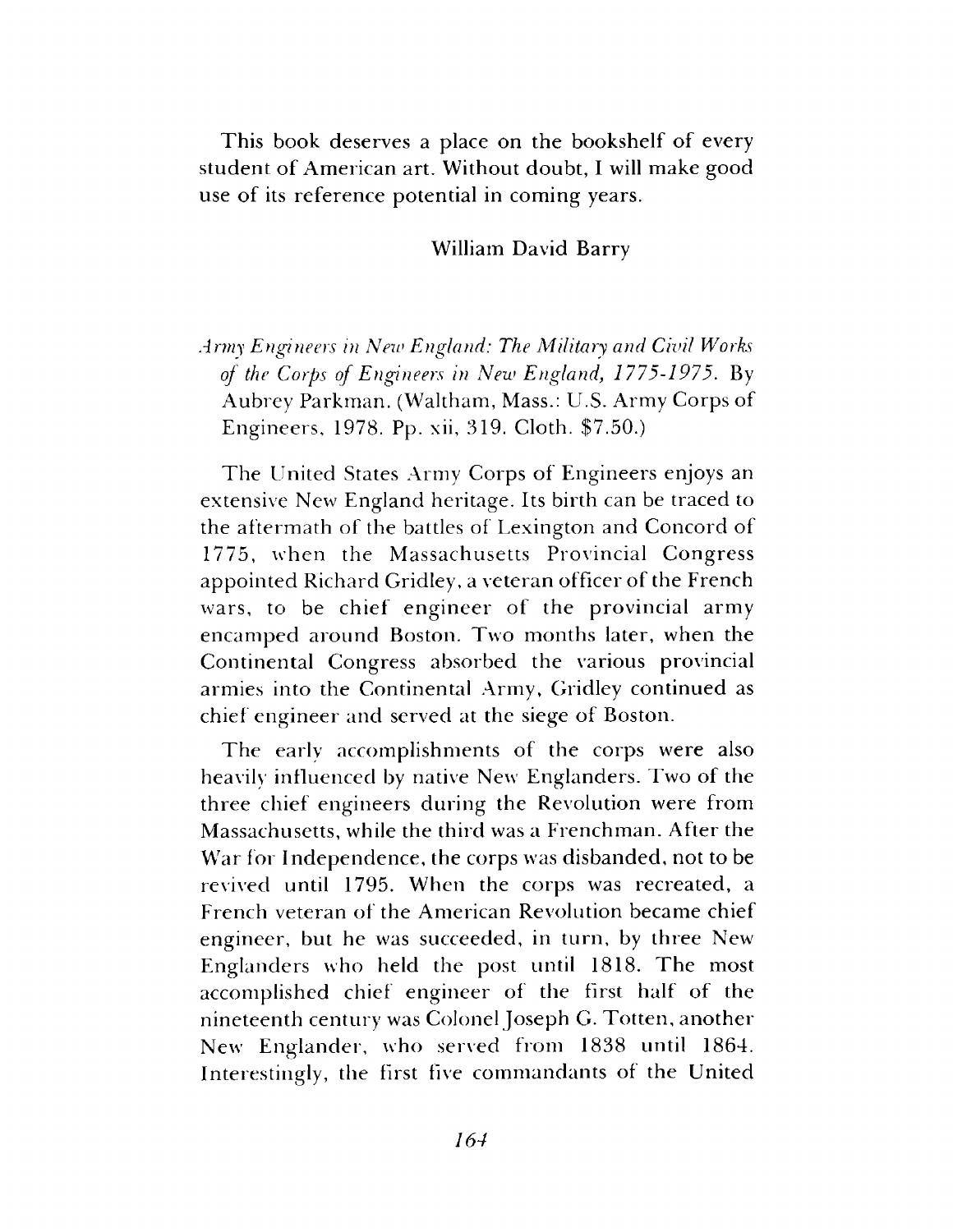States Military Academy, founded in 1802, also hailed from New England, including Major Sylvanus Thayer, the "Father" of the academy.

Parkman's *Army Engineers in New England* is one of about fifteen official histories, of differing length and quality, to be written about the corps' various districts. Parkman's is one of the few outstanding works in the series. The few scattered inaccuracies in the first few pages do not diminish the superior quality of the whole. The author effectively relates the story of the corps' military and civil missions and accomplishments in New England to the overall context of national developments. He keeps the two missions separate throughout, thus maintaining a highly readable, well-researched, and chronologically understandable history. He presents a balanced, basic overview, without getting bogged down in details or statistics, and the study is liberally accompanied by appropriate photographs. One small criticism is offered: the six pages of appendices listing the New England district engineers could have been replaced by a more meaningful summary compilation of the various military and civil projects accomplished in New England. For example, a list of the fortifications, by era, name, and location, would have been useful.

Maine is well represented in this study. Of the sixteen harbors in the United States protected by the so-called First System of fortifications, begun in 1794, Portland's Fort Sumner was the northernmost. While twenty of the thirty-four Second System forts (1808) in the United States were located in New England, ten were constructed in nine harbors or rivers from Kittery Point to Eastport. Substantia] construction or reconstruction was accomplished during the Third System of forts (primarily from the 1830s through the 1860s) for Kittery Point, Portland Harbor, and the Kennebec and Penobscot rivers.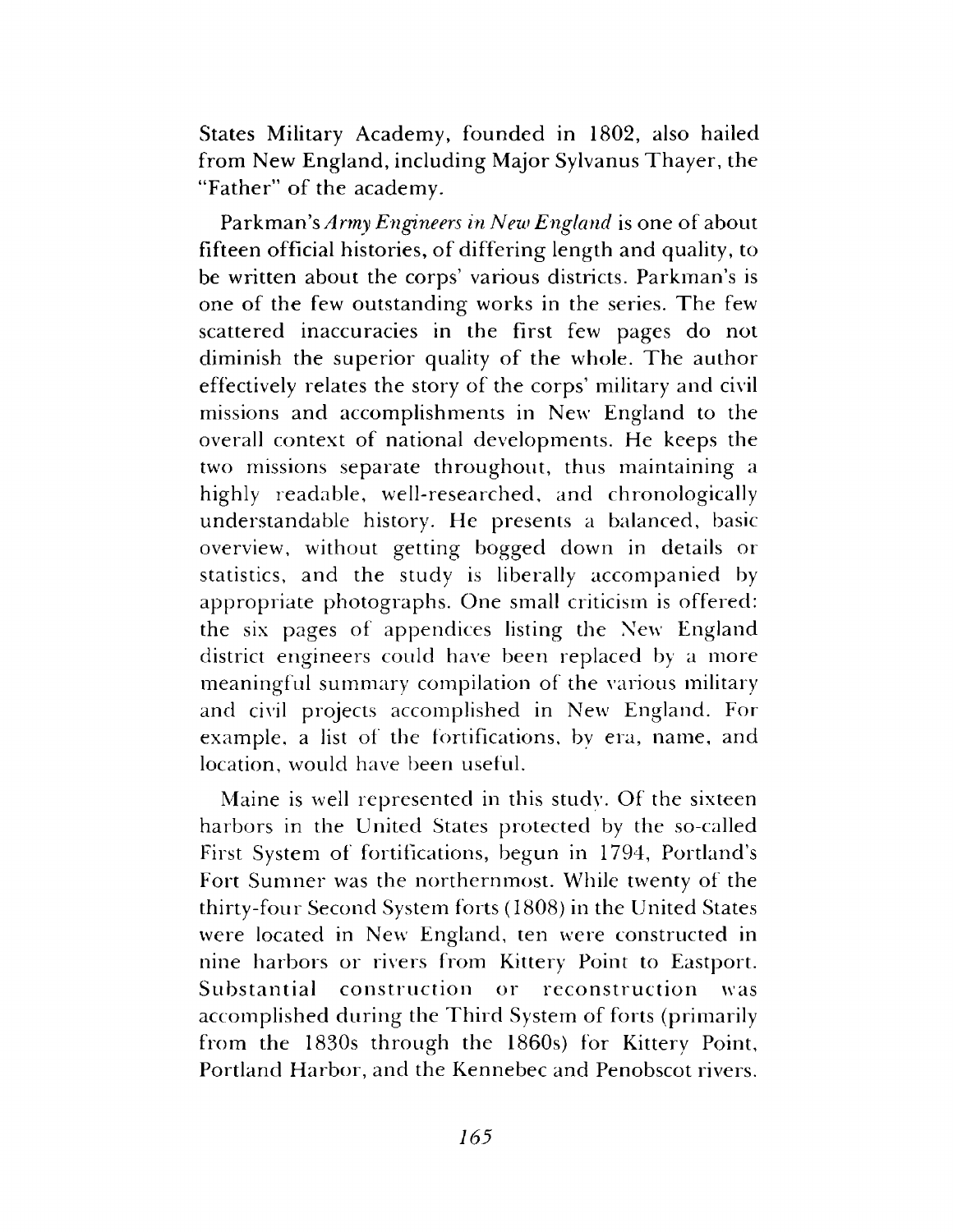Maine was also the scene of post-Civil War planning and modifications of existing fortifications, until new concepts forced abandonment of the massive granite forts of the Third System. The Endicott period (1886-1906) ushered in the Coast Artillery concept of defense that relied on emplacing and protecting newly developed rifle (artillery) and mortar batteries of various sizes instead of on the old concept of walled fortresses containing close-range armaments. The Endicott system was exemplified in Portland Harbor, where four major forts and one subpost ringed the water approaches to the harbor. Another Endicott-period post, Fort Baldwin, protected the entrance to the Kennebec River, while Fort Foster at Kittery Point constituted part of the defenses of Portsmouth Harbor. Lesser defenses were built or reconstructed at other locations. Small fire-control stations were built at selected sites along the coast several miles north and south of the various batteries in order to facilitate the computation of target locations. Additional construction of batteries occurred in Maine during World War II, primarily in an attempt to upgrade the defenses of Portland. During the Cold War, the corps designed and constructed three airbases in northern Maine, of which Loring Air Force Base at Limestone was the largest single project undertaken by the corps' New England division. In the early 1960s, Bomarc and Snark missile facilities were constructed on the two remaining airbases.

The corps' civil mission in Maine has included the construction of breakwaters or jetties at several harbors or river entrances from Kennebunk to Belfast. Harbor or river dredging has been a continuing function of the corps, with Portland Harbor being of primary importance. Another major civil function involves flood control and hydroelectric power generation. In the 1930s, plans were formulated for the Passamaquoddy Tidal Power Project,